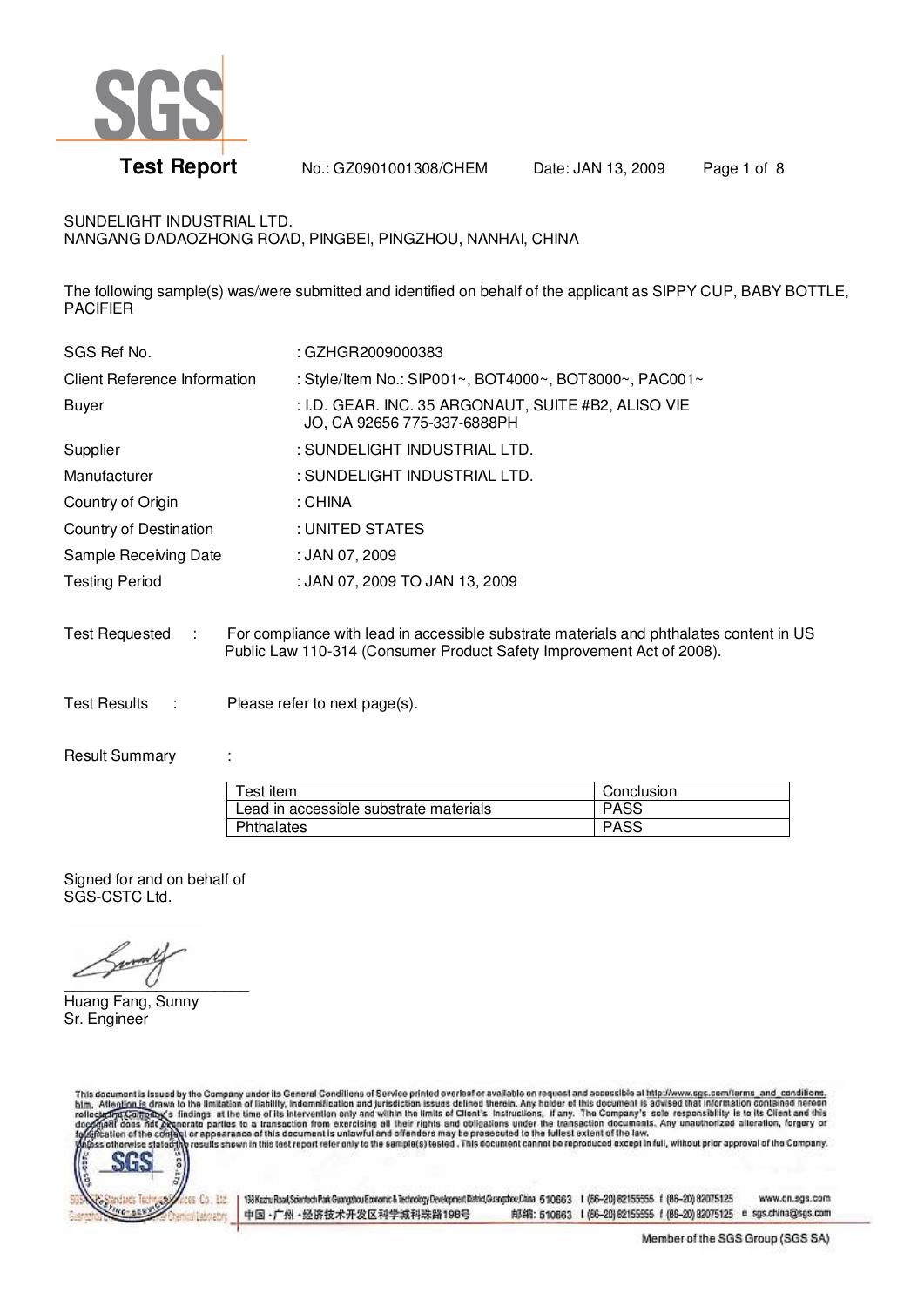

**Test Report** No.: GZ0901001308/CHEM Date: JAN 13, 2009 Page 2 of 8

Test Results :

### **1) Lead in accessible substrate materials**

Method: Acid digestion followed by Atomic Absorption Spectrometry or Inductively Coupled Argon Plasma – Atomic Emission Spectrometry Analysis.

| Test item      | No.3        | No.4        | No.5        | No.6        | No.9        | No.11       | Permissible Limit** |
|----------------|-------------|-------------|-------------|-------------|-------------|-------------|---------------------|
| Lead (Pb)      | ND.         | ND          | ND.         | ND          | ND          | <b>ND</b>   | 0.03%               |
| Comment        | <b>PASS</b> | <b>PASS</b> | <b>PASS</b> | <b>PASS</b> | <b>PASS</b> | <b>PASS</b> | ---                 |
|                |             |             |             |             |             |             |                     |
| Test item      | No.12       | No.13       | No.14       | No.15       | No.16       | No.17       | Permissible Limit** |
| Lead (Pb)      | ND.         | ND          | ND.         | <b>ND</b>   | ND          | ND          | 0.03%               |
| <b>Comment</b> | <b>PASS</b> | <b>PASS</b> | <b>PASS</b> | <b>PASS</b> | <b>PASS</b> | <b>PASS</b> | ---                 |
|                |             |             |             |             |             |             |                     |

| Test item                   | No.18       | No.19       | No.20       | No.21       | Permissible Limit** |
|-----------------------------|-------------|-------------|-------------|-------------|---------------------|
| $\text{\textsf{lead}}$ (Pb) | <b>ND</b>   | ND          | <b>ND</b>   | ND          | 0.03%               |
| Comment                     | <b>PASS</b> | <b>PASS</b> | <b>PASS</b> | <b>PASS</b> | $- - -$             |

\*\* Comment is based on the 0.03 % limit requirement, effective 14 August, 2009. The requirements for lead in substrate in children's products is summarized below

| Scope                                                                    | Requirement | Effective date   |  |
|--------------------------------------------------------------------------|-------------|------------------|--|
| Lead in substrate other than paint /<br>similar surface coating material | ≤ 0.06 %    | 10 February 2009 |  |
|                                                                          | ≤ 0.03 $%$  | 14 August 2009   |  |
|                                                                          | ≤ 0.01%     | 14 August 2011   |  |

Note : 1.  $%$  = percentage by weight

2. ND = not detected

3. Method Detection Limit = 0.0020%

Remark: Test was not conducted on test part No.1,No.2,No.7,No.8&No.10 due to insufficient sample size.

## **3) Phthalates**

Method: With reference to ASTM D3421-75. Analysis was performed by Gas Chromatography / Mass Spectrometry.

## **Toys and childcare articles**

| Test item                           | No.3        | No.4        | No.5        | No.6        | Permissible Limit |
|-------------------------------------|-------------|-------------|-------------|-------------|-------------------|
| Dibutyl Phthalate (DBP)             | ND.         | <b>ND</b>   | ND          | <b>ND</b>   | $0.1\%$           |
| Benzylbutyl Phthalate (BBP)         | ND.         | ND          | ND.         | <b>ND</b>   | 0.1%              |
| Bis-(2-ethylhexyl) Phthalate (DEHP) | ND.         | ND          | ND          | $0.015\%$   | 0.1%              |
| <b>Comment</b>                      | <b>PASS</b> | <b>PASS</b> | <b>PASS</b> | <b>PASS</b> | $---$             |

This document is issued by the Company under its General Conditions of Service printed overleaf or available on request and accessible at http://www.sgs.com/terms\_and\_conditions.<br>bim, Alte<u>ntion is</u> drawn to the limitation





193Kaztu Road, Sointech Park Guangshou Economic & Technology Development District Guangshou China 510663 1 (66-20) 82155555 f (86-20) 82075125 www.cn.sgs.com 中国·广州·经济技术开发区科学城科珠路198号 邮编: 510663 1 (86-20) 62155555 f (86-20) 82075125 e sgs.china@sgs.com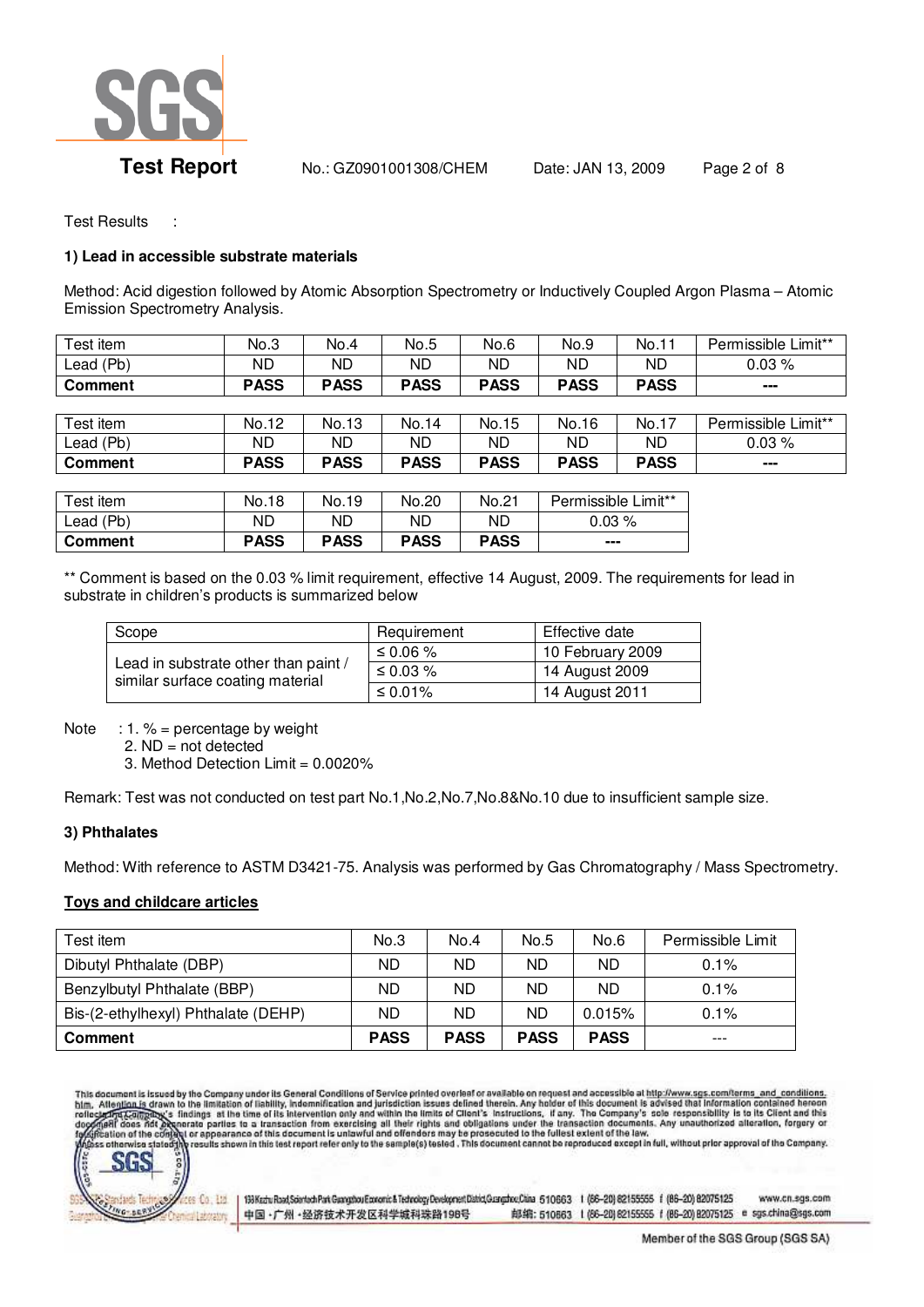

**Test Report** No.: GZ0901001308/CHEM Date: JAN 13, 2009 Page 3 of 8

| Test item                           | No.9        | No.11       | No.12       | No.13       | Permissible Limit |
|-------------------------------------|-------------|-------------|-------------|-------------|-------------------|
| Dibutyl Phthalate (DBP)             | ND.         | ND.         | ND.         | ND.         | 0.1%              |
| Benzylbutyl Phthalate (BBP)         | ND.         | ND.         | ND.         | ND.         | 0.1%              |
| Bis-(2-ethylhexyl) Phthalate (DEHP) | 0.005%      | 0.007%      | 0.007%      | 0.005%      | $0.1\%$           |
| Comment                             | <b>PASS</b> | <b>PASS</b> | <b>PASS</b> | <b>PASS</b> |                   |
|                                     |             |             |             |             |                   |
| Test item                           | No.14       | No.15       | No.16       | No.17       | Permissible Limit |
| Dibutyl Phthalate (DBP)             | ND.         | ND.         | ND.         | ND.         | 0.1%              |
| Benzylbutyl Phthalate (BBP)         | ND.         | ND.         | ND.         | ND.         | 0.1%              |
| Bis-(2-ethylhexyl) Phthalate (DEHP) | $0.009\%$   | 0.007%      | 0.005%      | ND          | 0.1%              |
| <b>Comment</b>                      | <b>PASS</b> | <b>PASS</b> | <b>PASS</b> | <b>PASS</b> |                   |
|                                     |             |             |             |             |                   |
| Test item                           | No.18       | No.19       | No.20       | No.21       | Permissible Limit |
| Dibutyl Phthalate (DBP)             | ND.         | ND.         | ND.         | ND.         | 0.1%              |
| Benzylbutyl Phthalate (BBP)         | ND.         | ND.         | ND.         | ND.         | 0.1%              |
| Bis-(2-ethylhexyl) Phthalate (DEHP) | ND.         | ND.         | ND          | ND          | 0.1%              |

**Comment 1.1 | PASS | PASS | PASS | PASS | PASS | PASS | PASS | PASS | PASS | PASS | PASS | PASS | PASS | PASS | PASS | PASS | PASS | PASS | PASS | PASS | PASS | PASS | PASS | PASS | PASS | PASS | PASS | PASS | PASS | PASS** 

## **Toys that can be placed in the mouth and childcare articles**

| Test item                   | No.3        | No.4        | No.5        | No.6        | Permissible Limit |
|-----------------------------|-------------|-------------|-------------|-------------|-------------------|
| Diisononyl Phthalate (DINP) | ND.         | ND.         | ND.         | ND.         | 0.1%              |
| Di-n-octyl Phthalate (DNOP) | ND          | ND.         | ND.         | ND.         | 0.1%              |
| Diisodecyl Phthalate (DIDP) | ND          | ND.         | ND.         | <b>ND</b>   | 0.1%              |
| <b>Comment</b>              | <b>PASS</b> | <b>PASS</b> | <b>PASS</b> | <b>PASS</b> | ---               |
|                             |             |             |             |             |                   |
| Test item                   | No.9        | No.11       | No.12       | No.13       | Permissible Limit |
| Diisononyl Phthalate (DINP) | ND          | ND.         | ND.         | ND.         | 0.1%              |
| Di-n-octyl Phthalate (DNOP) | ND          | ND.         | ND.         | <b>ND</b>   | 0.1%              |
| Diisodecyl Phthalate (DIDP) | ND          | ND.         | ND.         | ND.         | 0.1%              |
| <b>Comment</b>              | <b>PASS</b> | <b>PASS</b> | <b>PASS</b> | <b>PASS</b> |                   |
|                             |             |             |             |             |                   |
| Test item                   | No.14       | No.15       | No.16       | No.17       | Permissible Limit |
| Diisononyl Phthalate (DINP) | ND.         | ND.         | ND.         | ND.         | 0.1%              |
| Di-n-octyl Phthalate (DNOP) | ND          | ND.         | ND          | <b>ND</b>   | 0.1%              |

Diisodecyl Phthalate (DIDP)  $\vert$  ND  $\vert$  ND  $\vert$  ND  $\vert$  ND  $\vert$  0.1% **Comment PASS PASS PASS PASS** ---

This document is issued by the Company under its General Conditions of Service printed overleaf or available on request and accessible at http://www.sgs.com/terms\_and\_conditions.<br>htm. Alte<u>ntion is</u> drawn to the limitation





193Kaztu Road, Sointech Park Guangshou Economic & Technology Development District Guangshou China 510663 1 (66-20) 82155555 f (86-20) 82075125 www.cn.sgs.com 中国·广州·经济技术开发区科学城科珠路198号 邮编: 510663 1 (86-20) 62155555 f (86-20) 82075125 e sgs.china@sgs.com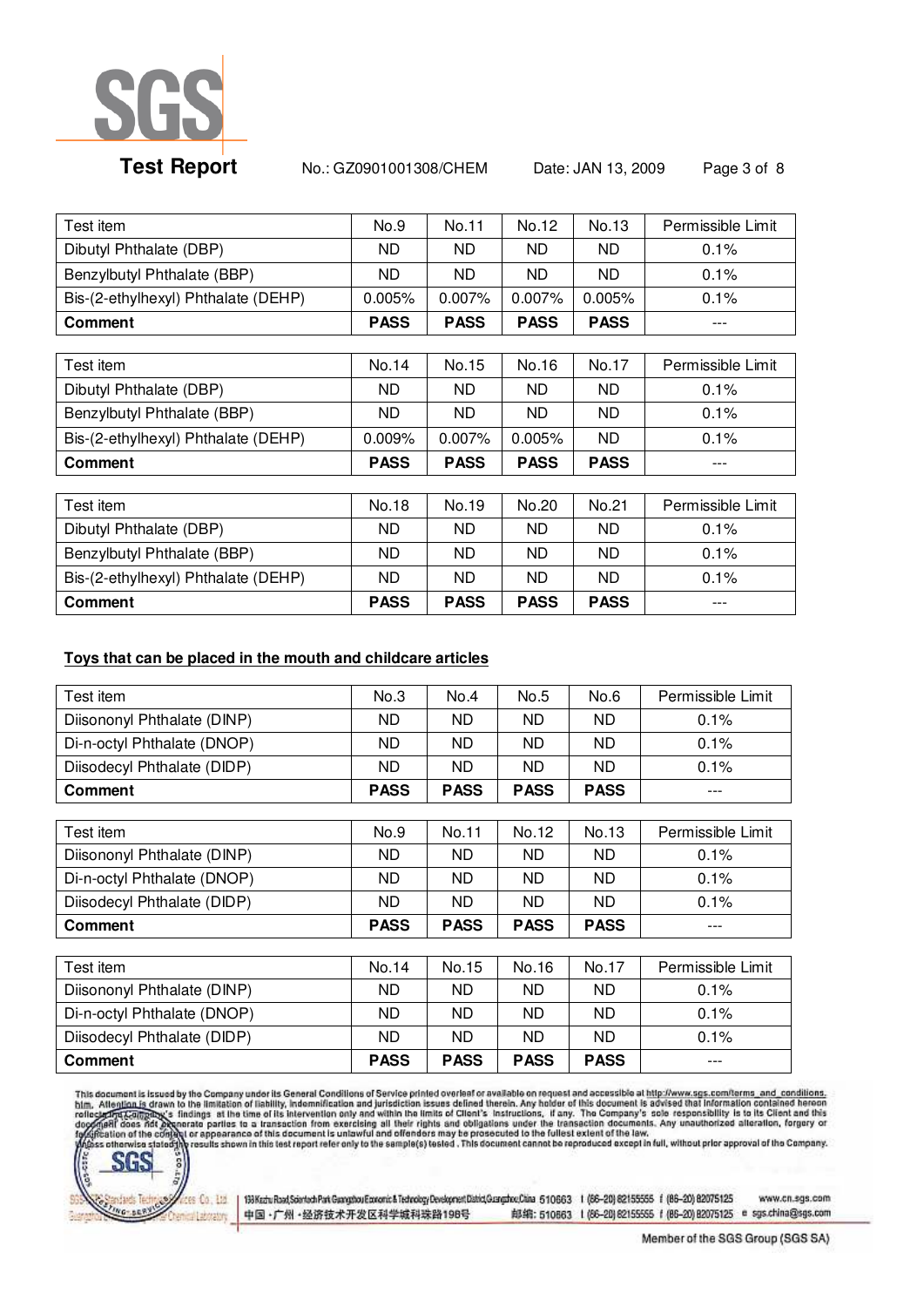

# **Test Report** No.: GZ0901001308/CHEM Date: JAN 13, 2009 Page 4 of 8

| Test item.                  | No.18       | No.19       | No.20       | No.21       | Permissible Limit |
|-----------------------------|-------------|-------------|-------------|-------------|-------------------|
| Diisononyl Phthalate (DINP) | ND.         | ND.         | <b>ND</b>   | ND.         | 0.1%              |
| Di-n-octyl Phthalate (DNOP) | ND.         | ND.         | ND.         | ND.         | 0.1%              |
| Diisodecyl Phthalate (DIDP) | ND          | ND          | ND          | ND.         | 0.1%              |
| <b>Comment</b>              | <b>PASS</b> | <b>PASS</b> | <b>PASS</b> | <b>PASS</b> | $---$             |

Note  $: 1. \% =$  percentage by weight

2.  $ND = not detected$ 

3. Method Detection Limit for each of DBP, BBP, DEHP and DNOP = 0.003%

4. Method Detection Limit for each of DINP and DIDP = 0.01%

5. Effective Date = 10 February 2009

Remark: Test was not conducted on test part No.1,No.2,No.7~No.8&No.10 due to insufficient sample size.

Sample Description : No.1 Green coating on part (pacifier) No.2 Yellow coating on part (pacifier) No.3 White part (pacifier) No.4 Brown part (pacifier) No.5 Green part (cup, bottle) No.6 White part (cup, bottle) No.7 Black part (cup, bottle) No.8 Red part (cup, bottle) No.9 Brown part (cup, bottle) No.10 Dk-yellow part (cup, bottle) No.11 Beige part (cup, bottle) No.12 Gray part (cup, bottle) No.13 Blue part (cup, bottle) No.14 Dk-brown part (cup, bottle) No.15 Mauve part (cup, bottle) No.16 Yellow part (cup, bottle) No.17 Transparent part (bottle) No.18 Transparent part (bottle nippler) No.19 Yellow part (cup bottle) No.20 Transparent part (cup) No.21 Green soft material (cup's cover & handle)

This document is issued by the Company under its General Conditions of Service printed overleaf or available on request and accessible at http://www.sgs.com/terms\_and\_conditions.<br>bim, Alte<u>ntion is</u> drawn to the limitation



193Kzztu Road, Sointech Park Gangsbou Economic & Technology Development District Guargathou China 510663 1 (66-20) 82155555 f (86-20) 82075125 www.cn.sgs.com 邮编: 510663 1 (86-20) 62155555 f (86-20) 82075125 e sgs.china@sgs.com 中国·广州·经济技术开发区科学城科珠路198号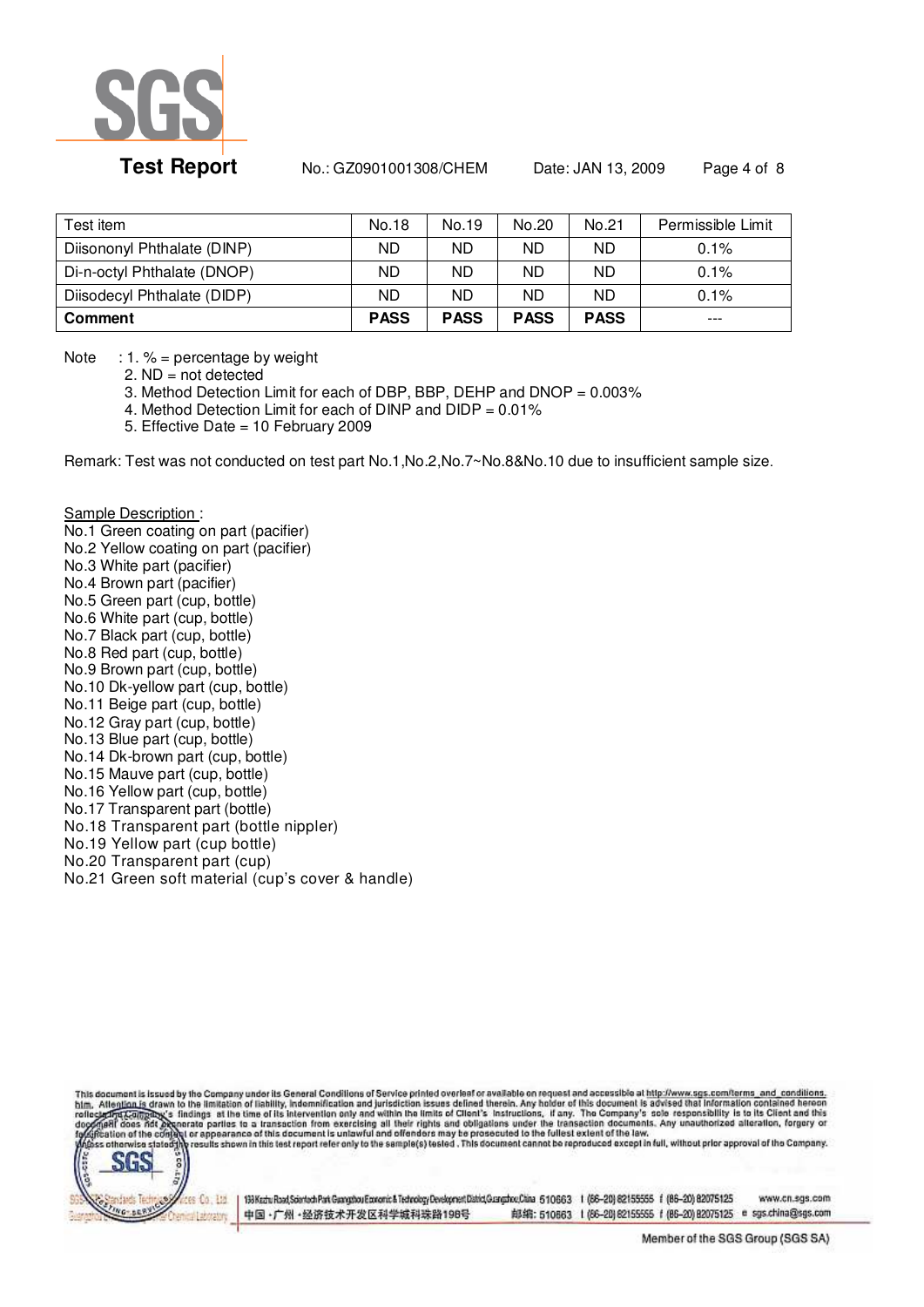

**Test Report** No.: GZ0901001308/CHEM Date: JAN 13, 2009 Page 5 of 8

Sample photo :





This document is issued by the Company under its General Conditions of Service printed overleaf or available on request and accessible at http://www.sgs.com/terms\_and\_conditions.<br>bim, Alte<u>ntion is</u> drawn to the limitation



193Kaztu Road, Sointech Park Guangshou Economic & Technology Development District Guangshou China 510663 1 (66-20) 82155555 f (86-20) 82075125 www.cn.sgs.com 中国·广州·经济技术开发区科学城科珠路198号 邮编: 510663 1 (66-20) 62155555 f (86-20) 82075125 e sgs.china@sgs.com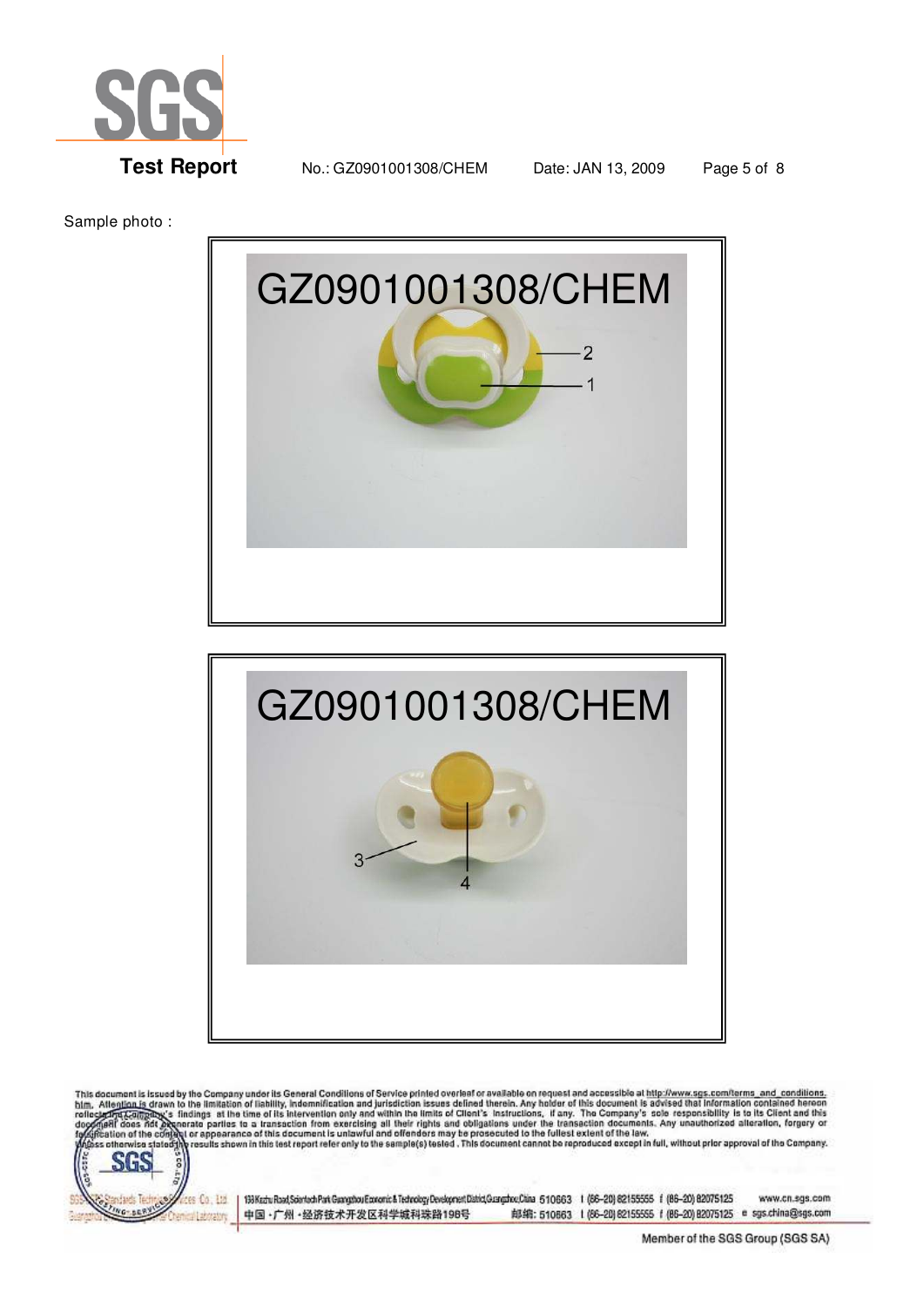

**Test Report** No.: GZ0901001308/CHEM Date: JAN 13, 2009 Page 6 of 8





This document is issued by the Company under its General Conditions of Service printed overleaf or available on request and accessible at http://www.sgs.com/terms\_and\_conditions\_<br>bim, Alte<u>ntion is</u> drawn to the limitation



193Kaztu Road, Sointech Park Guangshou Economic & Technology Development District Guangshou China 510663 1 (66-20) 82155555 f (86-20) 82075125 www.cn.sgs.com 邮编: 510663 1 (66-20) 62155555 f (86-20) 82075125 e sgs.china@sgs.com 中国·广州·经济技术开发区科学城科珠路198号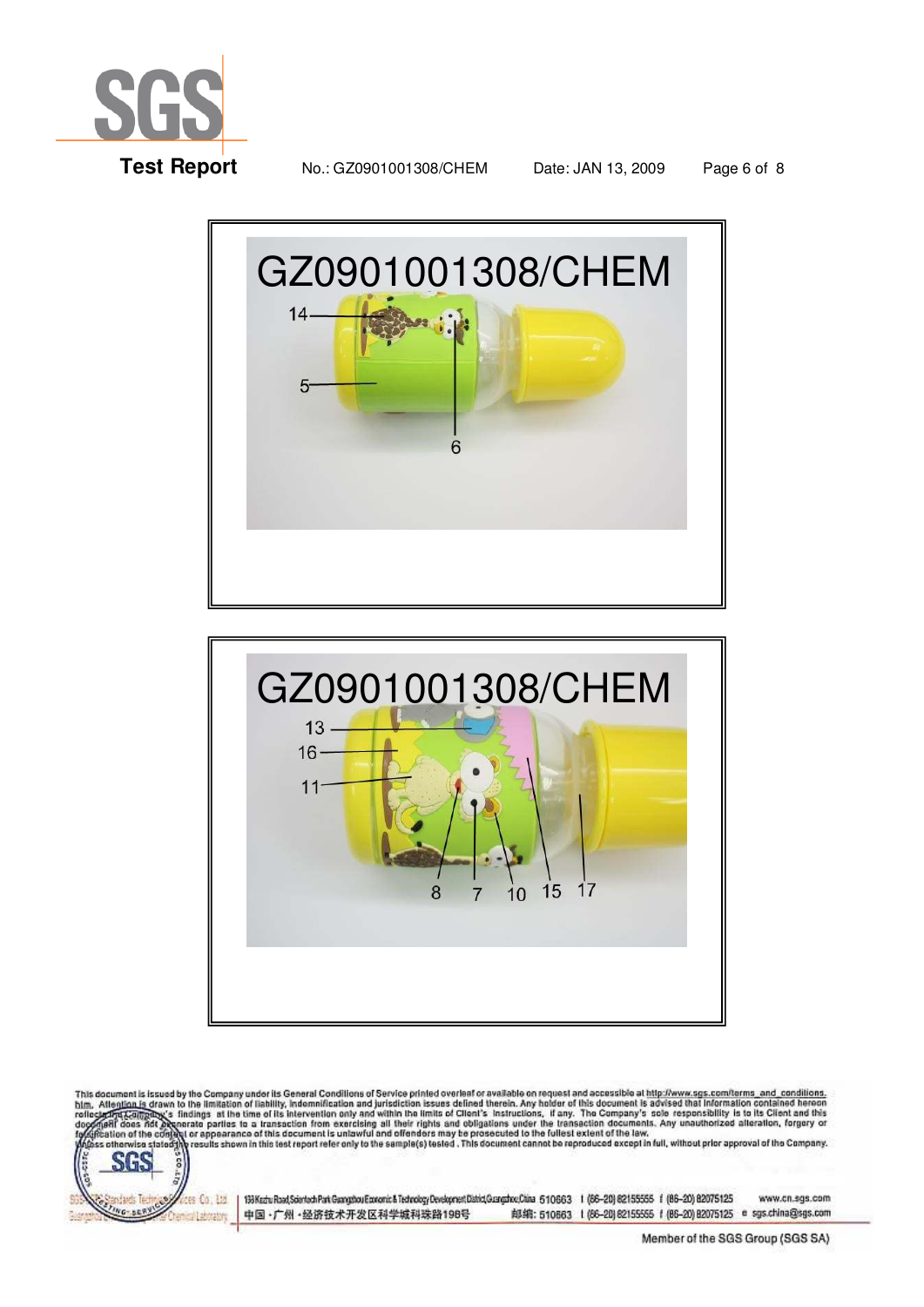

**Test Report** No.: GZ0901001308/CHEM Date: JAN 13, 2009 Page 7 of 8





This document is issued by the Company under its General Conditions of Service printed overleaf or available on request and accessible at http://www.sgs.com/terms\_and\_conditions\_<br>bim, Alte<u>ntion is</u> drawn to the limitation



193Kaztu Road, Sointech Park Guangshou Economic & Technology Development District Guangshou China 510663 1 (66-20) 82155555 f (86-20) 82075125 www.cn.sgs.com 中国·广州·经济技术开发区科学城科珠路198号 邮编: 510663 1 (66-20) 62155555 f (66-20) 82075125 e sgs.china@sgs.com